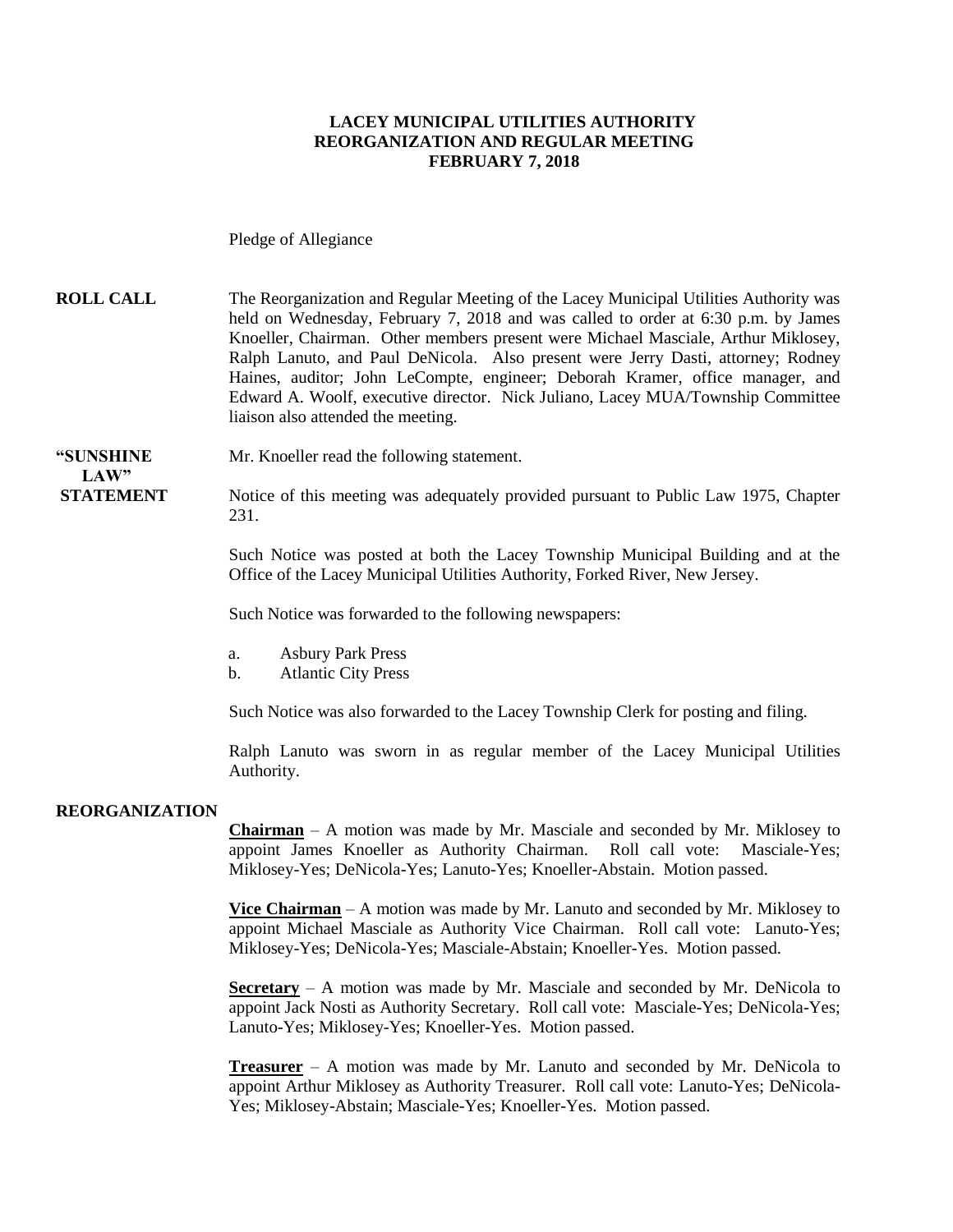Board Meeting February 7, 2018 Page 2

## **COMMITTEE**

#### **APPOINTMENTS** *Personnel Committee*

Chaired by Michael Masciale James Knoeller, Member Alternate No. 1 – Arthur Miklosey Alternate No. 2 – Jack Nosti

#### *Safety Committee*

Chaired by Paul DeNicola Jack Nosti, Member Darren Coraggio, Safety Coordinator Edward Woolf John LeCompte Maria Reitmeyer

### *Budget and Finance Committee*

Chaired by Michael Masciale Arthur Miklosey, Member Alternate – James Knoeller

#### *Public Relations Committee & Planning Committee*

Chaired by James Knoeller Michael Masciale Alternate – Ralph Lanuto

### *Township Committee Liaison*

Jack Nosti Alternate – Paul DeNicola

### **PROFESSIONAL**

**APPOINTMENTS** Mr. Woolf stated the administrative staff of the Authority received and reviewed the submissions of qualifications for professional service contracts. The Fair and Open process was utilized in determining the most qualified professionals; therefore, he recommends the following professionals be appointed to the Lacey Municipal Utilities Authority.

> **RESOLUTION NO. 2018-13 - APPOINT ENGINEER - REMINGTON, VERNICK AND VENA ENGINEERS** - A motion was made by Mr. Masciale and seconded by Mr. DeNicola to adopt *Resolution No. 2018-13, Resolution of the Lacey Municipal Utilities Authority, County of Ocean, State of New Jersey, Appointing the Firm Remington, Vernick and Vena Engineers as Authority Consulting Engineers*. Roll call vote: Masciale-Yes; DeNicola-Yes; Lanuto-Yes; Miklosey-Yes; Knoeller-Yes. Motion passed.

> **RESOLUTION NO. 2018-14 – APPOINT ATTORNEY – JERRY J. DASTI OF THE FIRM DASTI, MURPHY, McGUCKIN, ULAKY, KOUTSOURIS & CONNORS, P.C.** – A motion was made by Mr. Masciale and seconded by Mr. Miklosey to adopt *Resolution No. 2018-14, Resolution of the Lacey Municipal Utilities Authority, County of Ocean, State of New Jersey, Appointing Jerry J. Dasti of the Firm*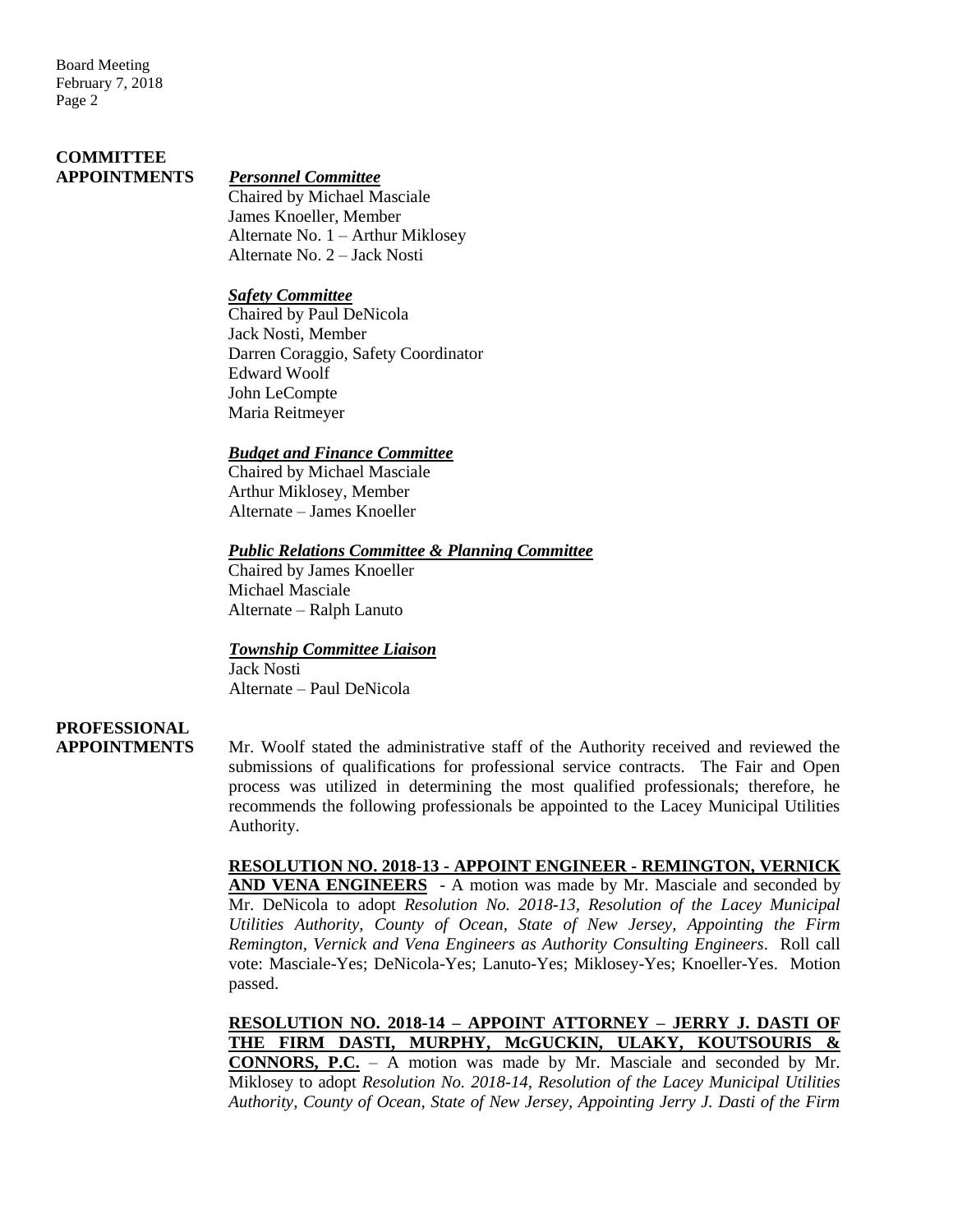*Dasti, Murphy*, *McGuckin, Ulaky, Koutsouris & Connors as Authority Attorney*. Roll call vote: Masciale-Yes; Miklosey-Yes; DeNicola-Yes; Lanuto-Yes; Knoeller-Yes. Motion passed.

**RESOLUTION NO. 2018-15 – APPOINT AUDITOR – FRANK B. HOLMAN OF THE FIRM HOLMAN, FRENIA & ALLISON, PC** – A motion was made by Mr. Lanuto and seconded by Mr. Miklosey to adopt *Resolution No. 2018-15, Resolution of the Lacey Municipal Utilities Authority, County of Ocean, State of New Jersey, Appointing Frank B. Holman, III, of the Firm Holman, Frenia, & Allison P.C as Authority Auditor*. Roll call vote: Lanuto-Yes; Miklosey-Yes; DeNicola-Yes; Masciale-Yes; Knoeller-Yes. Motion passed.

**RESOLUTION NO. 2018-16 – APPOINT CONFLICT ATTORNEY – RICHARD D. MEINDERS, P.C.** – A motion was made by Mr. Miklosey and seconded by Mr. DeNicola to adopt *Resolution No. 2018-16, Resolution of the Lacey Municipal Utilities Authority, County of Ocean, State of New Jersey*, *Appointing Richard D. Meinders, P.C. as Authority Conflict Attorney.* Roll call vote: Miklosey-Yes; DeNicola-Yes; Lanuto-Yes; Masciale-Yes; Knoeller-Yes. Motion passed.

**RESOLUTION NO. 2018-17 – APPOINT LABOR COUNSEL – JERRY J. DASTI OF THE FIRM DASTI, MURPHY, ULAKY, KOUTSOURIS & CONNORS** – A

motion was made by Mr. Masciale and seconded by Mr. Miklosey to adopt *Resolution No. 2018-17, Resolution of the Lacey Municipal Utilities Authority, County of Ocean, State of New Jersey, Appointing Jerry J. Dasti, Esq. of the firm Dasti, Murphy, McGuckin, Ulaky, Koutsouris & Connors, P.C. as Authority Labor Counsel*. Roll call vote: Masciale-Yes; Miklosey-Yes; DeNicola-Yes; Lanuto-Yes; Knoeller-Yes. Motion passed.

**RESOLUTION NO. 2018-18 – APPOINT BOND COUNSEL - GLUCK WALRATH, LLP** – A motion was made by Mr. Miklosey and seconded by Mr. DeNicola to adopt *Resolution No. 2018-18, Resolution of the Lacey Municipal Utilities Authority, County of Ocean, State of New Jersey, Appointing Gluck Walrath, LLP as Authority Bond Counsel.* Roll call vote: Miklosey-Yes; DeNicola-Yes; Lanuto-Yes; Masciale-Yes; Knoeller-Yes. Motion passed.

**RESOLUTION NO. 2018-19 – APPOINT RISK MANAGEMENT CONSULTANT CONNOR STRONG COMPANIES, INC.** – A motion was made by Mr. Miklosey and seconded by Mr. Lanuto to adopt *Resolution No. 2018-19, Resolution of the Lacey Municipal Utilities Authority, County of Ocean, State of New Jersey, Appointing Connor Strong Companies, Inc. as Authority Risk Management Consultant.* Roll call vote: Miklosey-Yes; Lanuto-Yes; DeNicola-Yes; Masciale-Yes; Knoeller-Yes. Motion passed

**RESOLUTION NO. 2018-20 – APPOINT PUBLIC AGENCY COMPLIANCE OFFICER – EDWARD A. WOOLF** - A motion was made by Mr. Masciale and seconded by Mr. Miklosey to adopt *Resolution No. 2018-20, Resolution of the Lacey Municipal Utilities Authority, County of Ocean, State of New Jersey, Appointing Edward* 

*A. Woolf as Public Agency Compliance Officer, P.L. 1975, c. 127*. Roll call vote: Masciale-Yes; Miklosey-Yes; DeNicola-Yes; Lanuto-Yes; Knoeller-Yes. Motion passed.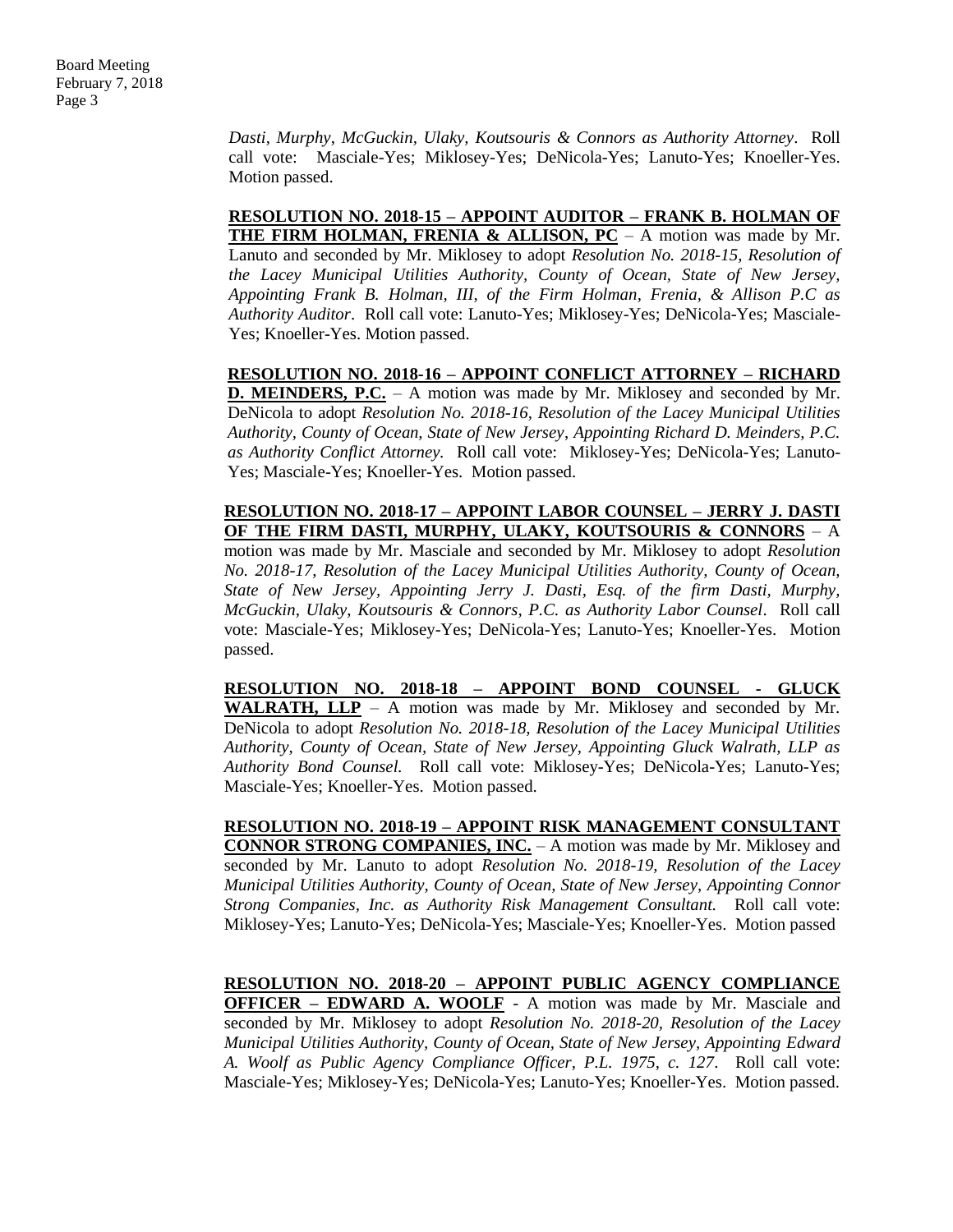**RESOLUTION NO. 2018-21 – APPOINT PERSONNEL OFFICER – EDWARD A.** 

**WOOLF** – A motion was made by Mr. Miklosey and seconded by Mr. Lanuto to adopt *Resolution No. 2018-21, Resolution of the Lacey Municipal Utilities Authority, County of Ocean, State of New Jersey, Appointing Edward A. Woolf as Personnel Officer*. Roll call vote: Miklosey-Yes; Lanuto-Yes; DeNicola-Yes; Masciale-Yes; Knoeller-Yes. Motion passed.

**RESOLUTION NO. 2018-22 – APPOINT FUND COMMISSIONERS AND ALTERNATE FUND COMMISSIONER TO THE NEW JERSEY UTILITY AUTHORITIES JOINT INSURANCE FUND** – A motion was made by Mr. Miklosey and seconded by Mr. DeNicola to adopt *Resolution No. 2018-22, Resolution of the Lacey Municipal Utilities Authority, County of Ocean, State of New Jersey, Appointing Fund Commissioners and Alternate Fund Commissioner for the New Jersey Utilities Authorities Joint Insurance Fund*. Roll call vote: Miklosey-Yes; DeNicola-Yes; Lanuto-Yes; Masciale-Yes; Knoeller-Yes. Motion passed.

**RESOLUTION NO. 2018-23 – APPOINT COMPANY PHYSICIAN – FORKED RIVER MEDICAL SPECIALISTS, P.A.** – A motion was made by Mr. Masciale and seconded by Mr. Miklosey to adopt *Resolution No. 2018-23, Resolution of the Lacey Municipal Utilities Authority, County of Ocean, State of New Jersey, Appointing Forked River Medical Specialists, P.A. as Company Physician*. Roll call vote: Masciale-Yes; Miklosey-Yes; DeNicola-Yes; Lanuto-Yes; Knoeller-Yes. Motion passed.

**RESOLUTION NO. 2018-24 – APPOINT COMPUTER CONSULTANT – CSI COMPUTERS** – A motion was made by Mr. Miklosey and seconded by Mr. DeNicola to adopt *Resolution No. 2018-24, Resolution of the Lacey Municipal Utilities Authority, County of Ocean, State of New Jersey, Appointing CSI Consultants Computer Consultant.* Roll call vote: Miklosey-Yes; DeNicola-Yes; Lanuto-Yes; Masciale-Yes; Knoeller-Yes. Motion passed.

**RESOLUTION NO. 2018-25 – APPOINT COMPANY ACCOUNTING CONSULTANT - WILLIAM E. ANTONIDES AND COMPANY**– A motion was made by Mr. Masciale and seconded by Mr. Miklosey to adopt *Resolution No. 2018-25, Resolution of the Lacey Municipal Utilities Authority, County of Ocean, State of New Jersey, Appointing CSI Consultants Computer Consultant.* Roll call vote: Masciale-Yes; Miklosey-Yes; DeNicola-Yes; Lanuto-Yes; Knoeller-Yes. Motion passed.

**RESOLUTION NO. 2018-26 – APPOINT FINANCIAL ADVISOR – ACACIA FINANCIAL** – A motion was made by Mr. Miklosey and seconded by Mr. Lanuto to adopt *Resolution No. 2018-26, Resolution of the Lacey Municipal Utilities Authority, County of Ocean, State of New Jersey, Appointing CSI Consultants Computer Consultant.* Roll call vote: Miklosey-Yes; Lanuto-Yes; DeNicola-Yes; Masciale-Yes; Knoeller-Yes. Motion passed.

#### **RESOLUTION NO. 2018-12- AUTHORIZE REGULAR MEETING SCHEDULE**

A motion was made by Mr. Miklosey and seconded by Mr. Masciale to adopt *Resolution No. 2018-12, Resolution of the Lacey Municipal Utilities Authority, County of Ocean, State of New Jersey*, *Authorizing Regular Meeting Schedule.* Roll call vote: Miklosey-Yes; Masciale-Yes; DeNicola-Yes; Lanuto-Yes; Knoeller-Yes. Motion passed.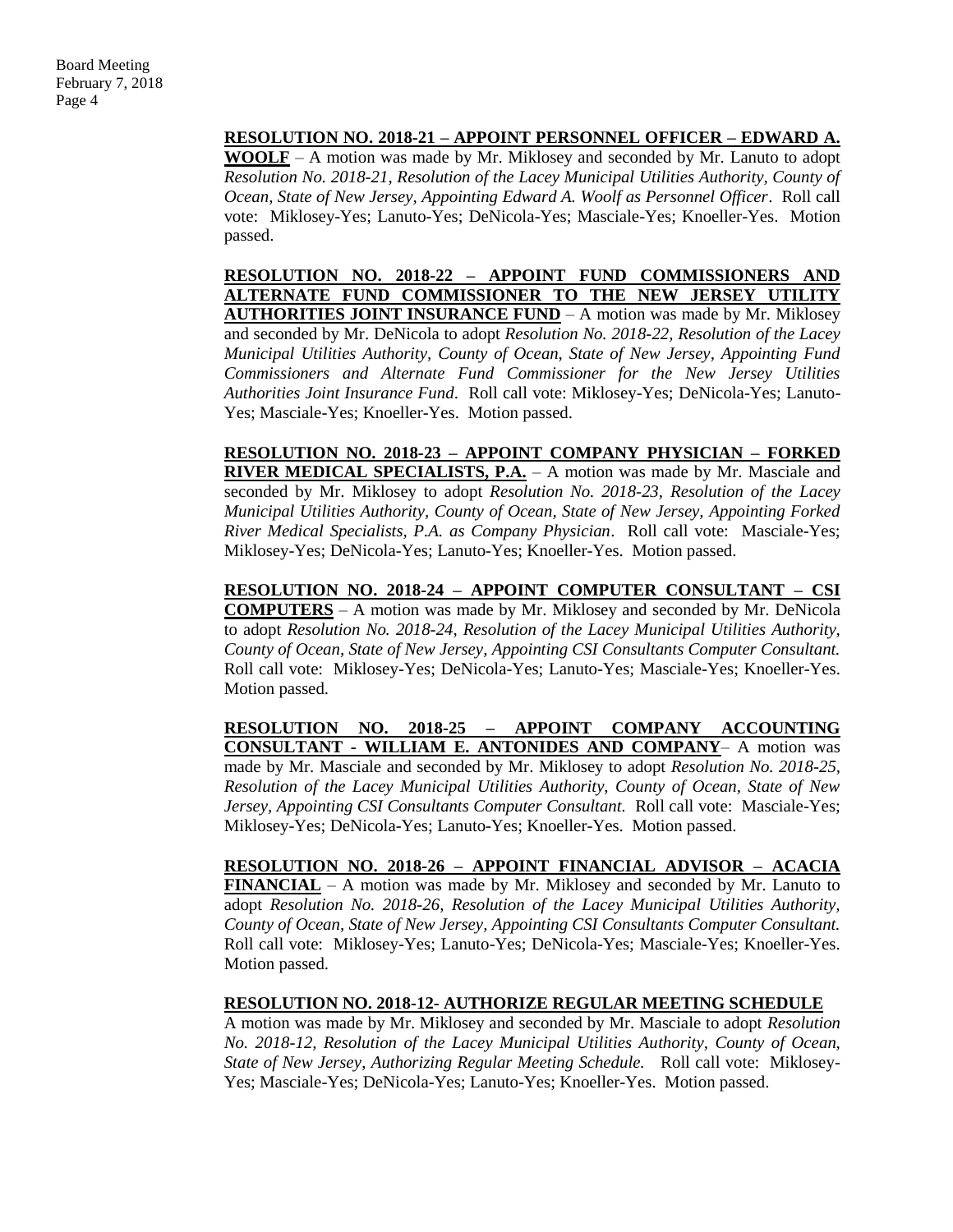# **APPROVAL**

**OF MINUTES Regular Meeting of January 3, 2018 -** A motion was made by Mr. Miklosey and seconded by Mr. Masciale to approve the minutes of the Regular Meeting of January 3, 2018. Roll call vote: Miklosey-Yes; Masciale-Yes; DeNicola-Yes; Lanuto-Yes; Knoeller-Yes. Motion passed.

> **Closed Session Meeting of January 3, 2018 -** A motion was made by Mr. Miklosey and seconded by Mr. Lanuto to approve the minutes of the Closed Session Meeting of January 3, 2018. Roll call vote: Miklosey-Yes; Lanuto-Yes; DeNicola-Yes; Masciale-Yes; Knoeller-Yes. Motion passed.

### **EXECUTIVE DIRECTOR'S**

**REPORT Cash Balance Report - Period Ending December 31, 2017** - Mr. Woolf summarized the cash balances for period ending December 31, 2017 as follows: Total cash balance for the unrestricted accounts were \$110,080.71, with earnings of \$5,599.55. Total cash balance for the restricted accounts held by the trustee were \$2,707,735.38, with earnings of \$2,903.96. Current period interest on the restricted and unrestricted accounts was \$8,503.51. Year-to-date earnings on all interest bearing accounts were \$110,080.71.

> **Resolution 2018-11 – Amend and Modify Personnel Policy Handbook** – A motion was made by Mr. Masciale and seconded by Mr. Lanuto to adopt *Resolution 2018-11, Resolution of the Lacey Municipal Utilities Authority, County of Ocean, State of New Jersey, Amending and Modifying Policy No. 718, Conflict Resolution, of the Personnel Policy Handbook.* Roll call vote: Masciale-Yes; Lanuto-Yes; DeNicola-Yes; Miklosey-Yes; Knoeller-Yes. Motion passed.

> **Water Meter Bids** – Mr. Woolf requested authorization to advertise and receive bids for water meters 2018. A motion was made by Mr. Miklosey and seconded by Mr. DeNicola authorizing advertisement to receive bids for water meters 2018. Roll call vote: Miklosey-Yes; DeNicola-Yes; Lanuto-Yes; Masciale-Yes; Knoeller-Yes. Motion passed.

> **Ford F-250 Truck** – Mr. Woolf requested authorization to purchase a 2018 Ford F-250 pick-up truck under the Ocean County Co-op. This truck will replace an existing water truck, which will be a back-up vehicle, auctioned off or donated it to the Township.A motion was made by Mr. Miklosey and seconded by Mr. Masciale authorizing the purchase of a 2018 Ford F-250 truck. Roll call vote: Miklosey-Yes; Masciale-Yes; DeNicola-Yes; Lanuto-Yes; Knoeller-Yes. Motion passed.

> **2017 OCUA Charges** – Mr. Woolf stated the Authority will be receiving a credit of \$21,141.00 from the OCUA. According to recent correspondence, Mr. Knoeller stated OCUA rates increased by 2%. Mr. DeNicola pointed out this increase will not be passed on to customers.

**BUSINESS**

**REPORT** The business report was submitted for review.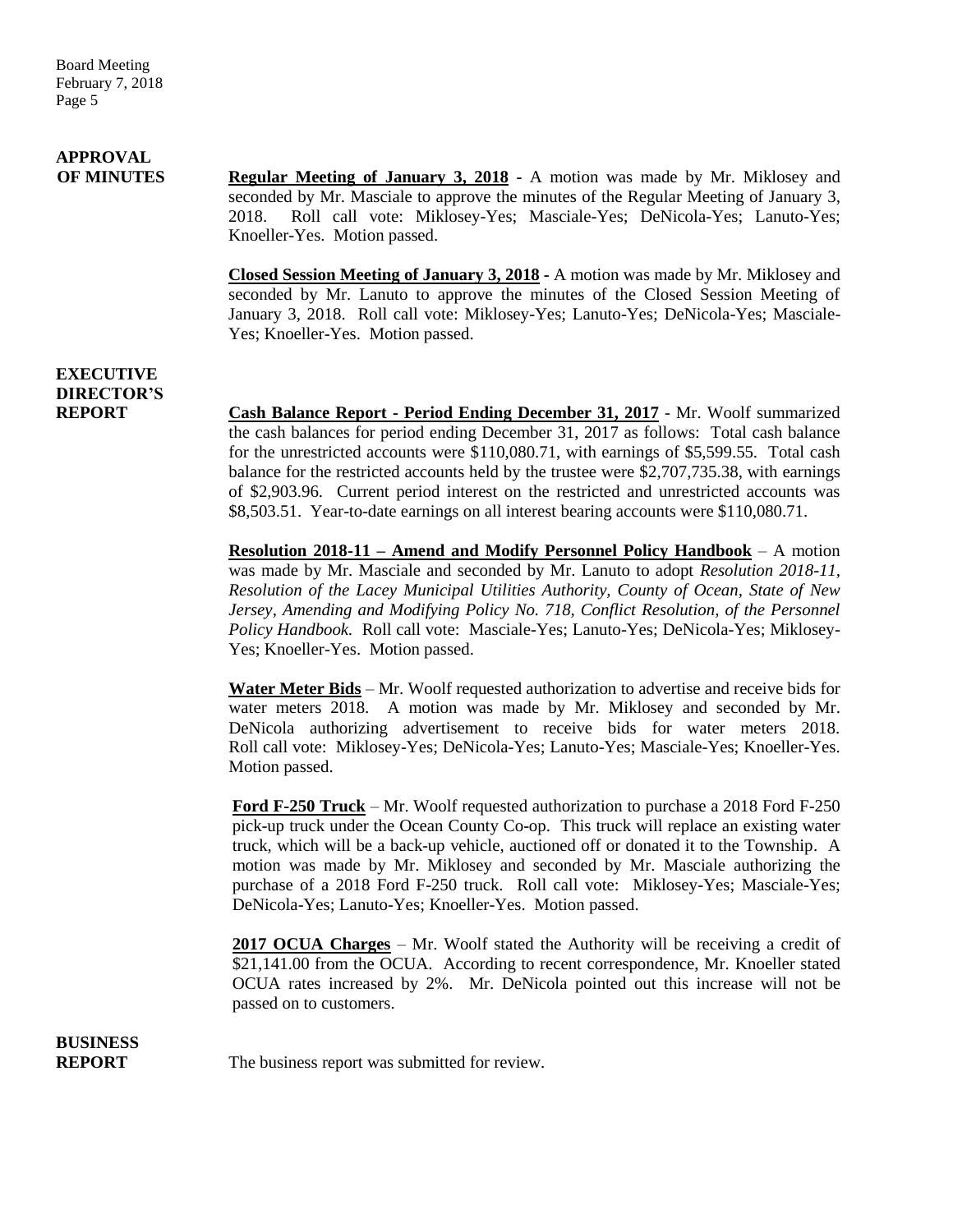### **ENGINEER'S**

**REPORT Resolution 2018-09 – Preliminary Sewer and Water Approval/Letter of No Interest Groeschke Minor Subdivision** - Mr. LeCompte stated his office received the application and plans for preliminary sewer and water approval for Groeschke Minor Subdivision, Block 468, Lots 10-13. The applicant is proposing to construct a lot consolidation and minor subdivision in the cul-de-sac of Preble Drive. There is an existing dwelling located on New Lot 10.01. The applicant proposes to connect to an existing curb stop for New Lot 12.01 and install a water service for the lot. The applicant also proposes to connect to an existing cleanout and install a sanitary lateral for the lot. The existing dwelling on New Lot 10.01 is connected to the Authority's system. On recommendation by the Authority's engineer, a motion was made by Mr. Miklosey and seconded by Mr. Masciale to adopt *Resolution 2018-09, Resolution of the Lacey Municipal Utilities Authority, County of Ocean, State of New Jersey, Letter of No Interest, Groeschke Minor Subdivision, Block 468, Lots 10-13.* Roll call vote: Miklosey-Yes; Masciale-Yes; DeNicola-Yes; Lanuto-Yes; Knoeller-Yes. Motion passed.

> **Resolution 2018-10 – Release Performance Bond – Accept Maintenance Bond – Final Payment – Fairview Lane Sewer Improvements – Earle Asphalt Company** – On recommendation by the Authority's engineer, a motion was made by Mr. Miklosey and seconded by Mr. Lanuto to adopt *Resolution 2018-10, Resolution of the Lacey Municipal Utilities Authority, County of Ocean, State of New Jersey, Authorizing Release of Performance Bond and Final Payment, and Acceptance of Maintenance Bond, Fairview Lane Sanitary Sewer Improvements, Earle Asphalt Company.* Roll call vote: Miklosey-Yes; Lanuto-Yes; DeNicola-Yes; Masciale-Yes; Knoeller-Yes. Motion passed.

> **Resolution 2018-07 – Permit to Operate Sewer and Water System – Sea Breeze at Lacey – Section 2, Phase**  $2F - Mr$ **.** Woolf stated he met with the Township plumbing code official, due to concerns about Toll Brothers using a  $\frac{3}{4}$ " service line for certain lots in their subdivision. The plumbing code official did a calculation based on the large homes that Toll Brothers builds and said  $\frac{3}{4}$  service is acceptable. Therefore, he recommends the Board pass the Resolution. A motion was made by Mr. Miklosey and seconded by Mr. Lanuto to adopt *Resolution 2018-07, Resolution of the Lacey Municipal Utilities Authority, County of Ocean, State of New Jersey, Permit to Operate, Sewer and Water System, Sea Breeze at Lacey, Section 2, Phase 2F, Blocks 1901.17, 1901.18, Various Lots.* Roll call vote: Miklosey-Yes; Lanuto-Yes; DeNicola-Yes; Masciale-Yes; Knoeller-No, explaining a  $\frac{3}{4}$ " line is not appropriate. Motion passed. Mr. Woolf stated it is not the Authority's jurisdiction to determine what size service is used, but he made it clear to the plumbing code official of the concerns of the service size.

# **ATTORNEY'S**

**REPORT New Administration Building** – Mr. Dasti stated he expects to receive the Resolution from Lacey Township Planning Board confirming the approval of the courtesy review of the application.

> **Fairview Avenue Sewer Extension** – Mr. Dasti stated his office reviewed correspondence regarding the change order issues, which are acceptable.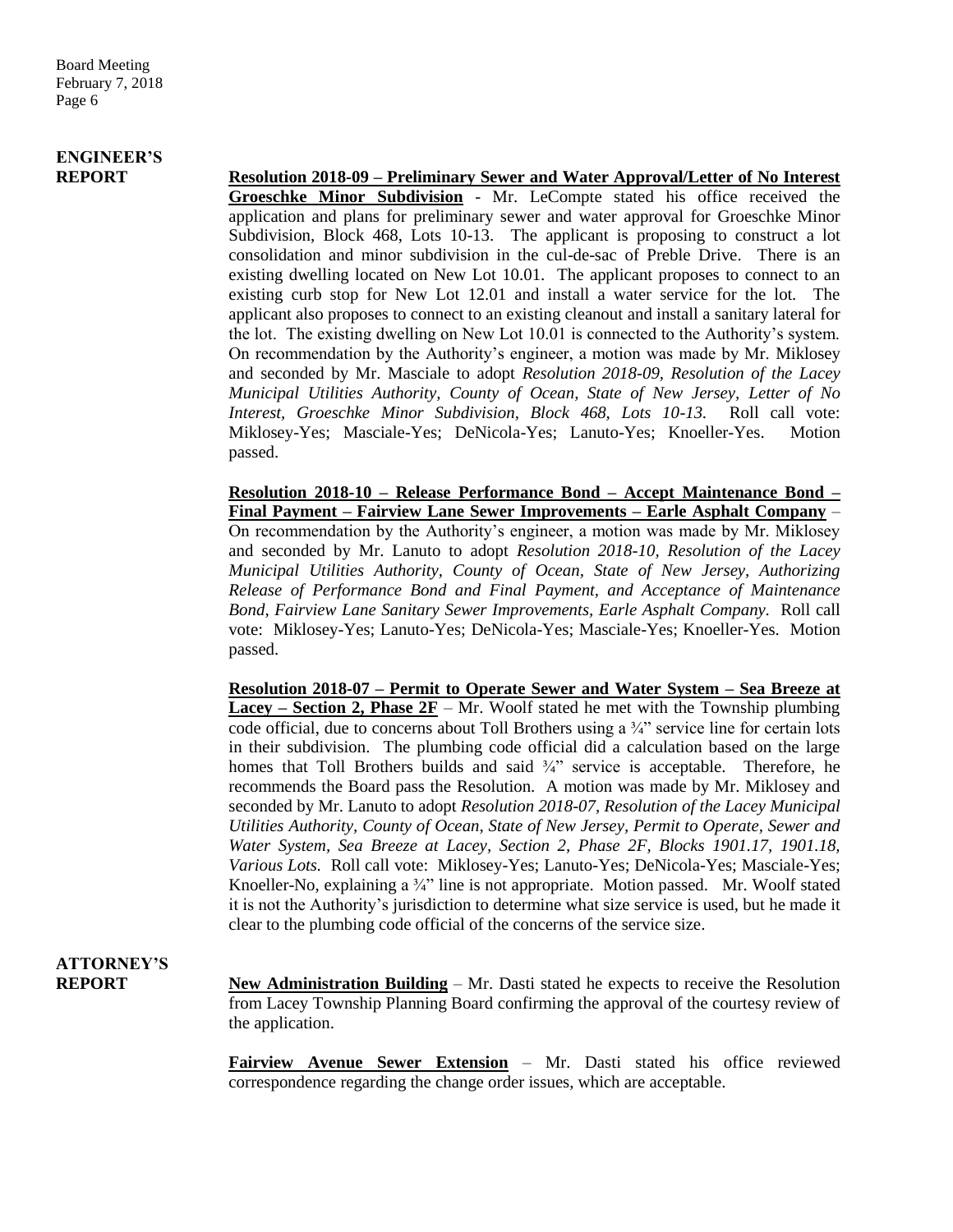Board Meeting February 7, 2018 Page 7

> **M & T at Lacey, LLC** – Mr. Dasti stated his office reviewed correspondence regarding tentative water and sewer approval.

> **Personnel Issues** – Mr. Dasti stated his office has discussed with the Authority various personnel issues which affect the Authority's handbook.

> **Stafford Contracting, LLC – Lacey Family Apartments** – Mr. Dasti stated his office reviewed correspondence for the developer requesting the release of the water and sewer performance bond.

### **AUDITOR'S**

**REPORT Accountant's Status Report – Month Ended December 31, 2017** – Mr. Haines reported sewer revenue had an unfavorable variance for the month, but a year-to-date favorable variance. Water revenues had a favorable variance for the month and year-todate. Sewer and water expenses had a favorable variance for the month and year-to-date. Sewer user charges had an unfavorable variance for the month and year-to-date. Water user charges had an unfavorable variance for the month and year-to-date. The audit is expected to begin in March.

#### **CORRESPONDENCE**

**Thomas Laugesen, Kearny Ave.** – Mr. Laugesen was present requesting relief of utility bill, due to leaky hot water heater. Since the water from the leak did not go into the sewer system, a motion was made by Mr. DeNicola and seconded by Mr. Masciale to grant a credit adjustment on the sewer charges in the amount of \$72.76 (28,000 gallons). Roll call vote: DeNicola-Yes; Masciale-Yes; Lanuto-Yes; Miklosey-Yes; Knoeller-Yes. Motion passed.

### **OLD**

**BUSINESS** Chairman Knoeller executed the contract between the Authority and SL Macintyre Underground, LLC for the sewer and watermain extension project for the new administration building.

**NEW**

**BUSINESS** There was no new business to discuss.

### **PUBLIC BUSINESS/**

**COMMENT Russ Arlotta, Lovelock Lane** - Mr. Arlotta asked that the <sup>3</sup>/4" service line be discussed should there be a meeting between the LMUA and Toll Brothers. Mr. Knoeller would like to know the criteria, in writing, on the plumbing code/law in determining that a  $\frac{3}{4}$ " line is acceptable.

> **Nick Spaltro, Dunberry Drive** - Mr. Spaltro stated he has been in contact with representatives from Toll Brother's regarding the water pressure issue. He stated their engineer/land development personnel are sending a model of the community to their consulting firm. They will be checking on the adequacy, pressure and delivery throughout the entire system into the homes. Additionally, a representative from Monarch and Toll Brothers recorded the pressure at his home and six others in the community to collect data. He has not seen the data yet, however, the representative who performed the testing stated a booster pump is needed for the community. Mr. Spaltro stated warranty claims are being filed with Toll Brothers. They are rejecting the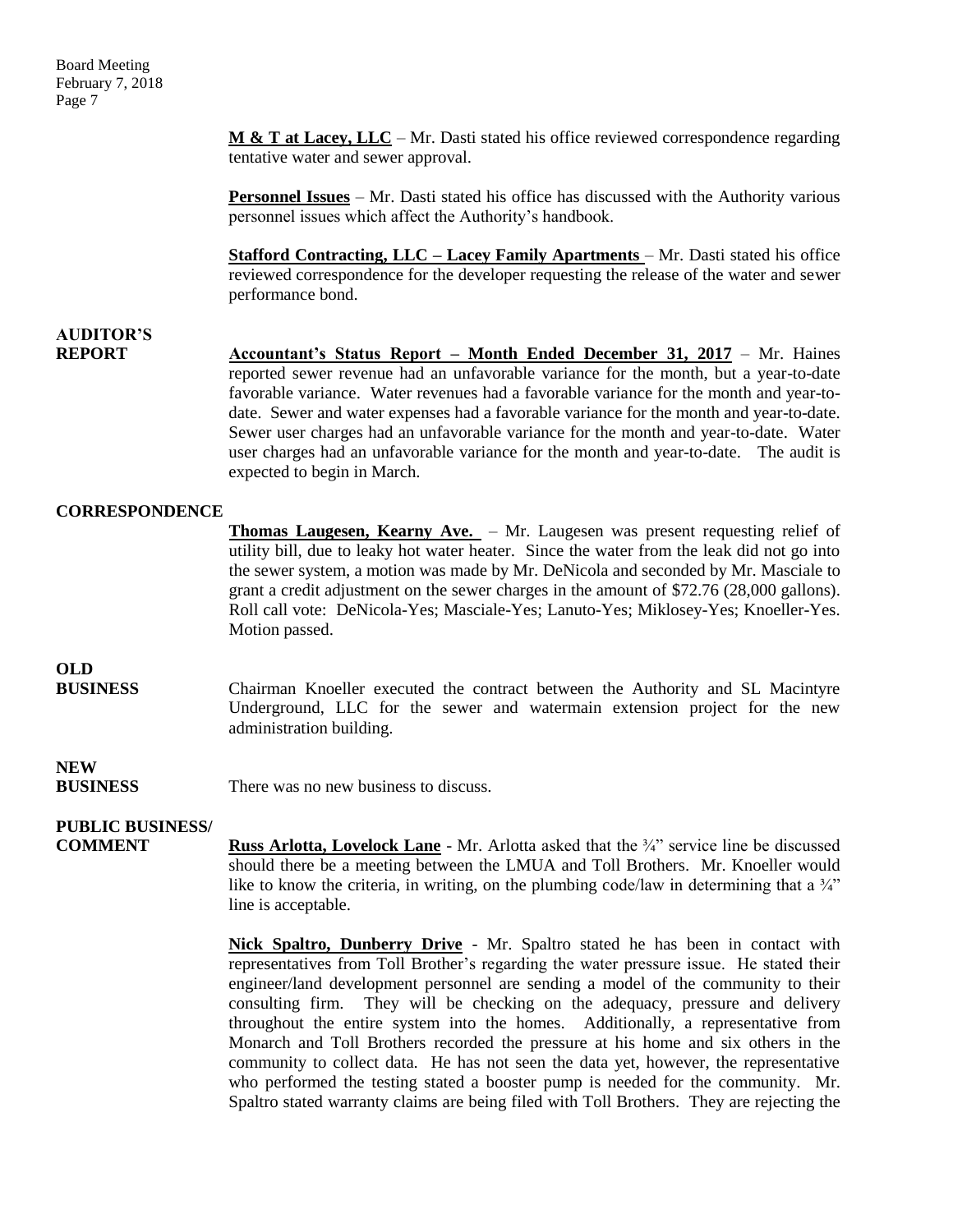Board Meeting February 7, 2018 Page 8

> claims stating it is not a homeowner warranty issue but a LMUA issue. Mr. Knoeller stated Toll Brother should have their attorney contact the Authority's attorney and engineer. He added if a booster pump is required it is Toll Brother's responsibility to install it. The Authority is confident in its position that Toll Brothers is responsible for the pressure issue.

> Mr. Spaltro stated penalties are still accruing on his utility bill even though he pays with electronic bill payment. Mr. Knoeller stated the Authority is currently working on upgrading its software. Mrs. Kramer stated the utility bills now have a message informing customers when making a payment through a banks bill pay system, to send the payment 10 or more business days before the due date for processing.

> Mr. Spaltro stated Bank of America informed him that the LMUA should register with the clearing house. Mrs. Kramer stated this is being worked on. Mr. Knoeller asked Mrs. Kramer to provide the Board with a report next month in how to resolve this issue as soon as possible.

> Mr. Spaltro asked if the LMUA has explored merging with other MUAs, or selling to a United Water or New Jersey American Water. Mr. Knoeller stated it would not be feasible explaining when Ocean Township took over Waretown MUA their rates increased immediately, and they used up all their surplus and had to surcharge people. It also happened in Stafford Township.

> Mr. Knoeller stated the LMUA has been actively trying to sell water to United, Aqua, Berkeley, Waretown, and Pine Beach. The business plan has not been sold because there are too many roadblocks in the way at this time.

> Mr. Spaltro stated when Toll Brothers first went into the development they made a contribution to the LMUA. He asked was that for additional well capacity. Mr. Woolf stated it was for water treatment plant expansion. He explained they added a stage to the Authority's existing wells to pump more water. Mr. Knoeller added Toll Brothers are being paid back for their contribution. Toll Brothers is being paid \$350.00 for every connection that hooks up to the water system. Mr. Woolf stated it is important to note, Toll Brothers would not get a permit to build their site unless they expanded the water treatment plant.

> Mr. Spaltro asked if the water the Authority would sell be treated or raw water. Mr. Knoeller stated it would be treated water that goes through the treatment plant.

> Mr. Spaltro asked if there were any studies done to merge MUAs. Mr. Knoeller stated he spoke to officials, engineers and attorneys and it was proven that when Township's merged or were sold to a private entity the rates were out of control.

**CLOSED** 

#### **SESSION RESOLUTION**

**WHEREAS,** Section 8 of the Open Public Meetings Act, Chapter 231, Public Law 1975 permits the exclusion of the public from a meeting in certain circumstances;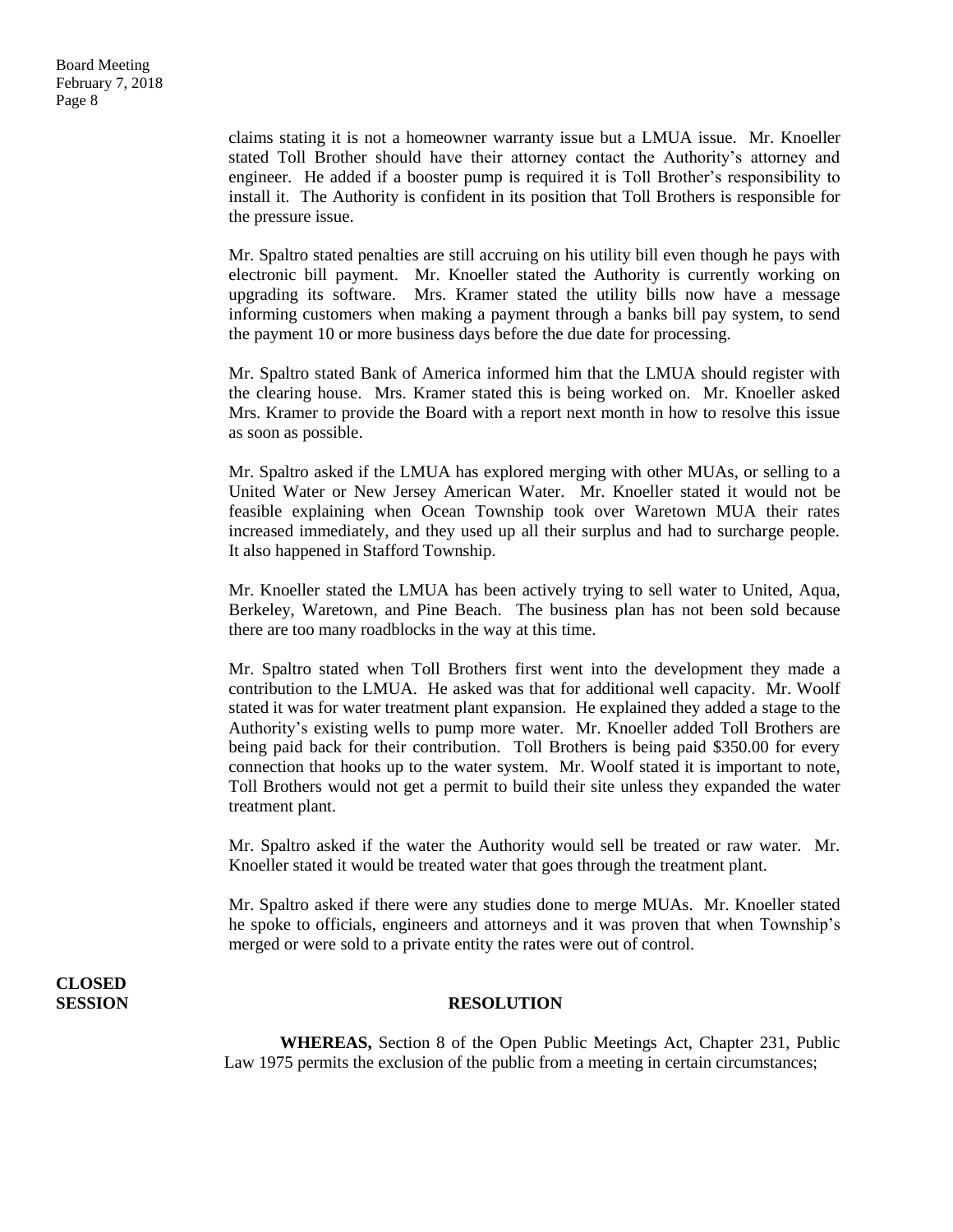**WHEREAS**, this public body is of the opinion that such circumstances presently exist.

**NOW, THEREFORE, BE IT RESOLVED** by the Lacey Municipal Utilities Authority, County of Ocean and State of New Jersey as follows:

1. The public shall be excluded from discussion of action upon the hereinafter specified subject matters.

2. The general nature of this closed session concerns personnel matters.

3. It is anticipated at this time that the above-stated matters will be made public once these matters have been resolved.

4. This resolution shall take effect immediately.

A motion was made by Mr. DeNicola and seconded by Mr. Masciale to adopt the above resolution. Roll call vote: Unanimously approved.

Separate minutes were kept on the above closed session.

### **RE-OPEN**

**MEETING** A motion was made and seconded to return to open session. Motion unanimously carried.

### **OTHER**

**BUSIENSS Resolution 2018-31 – Approve Collective Bargaining Agreement** – A motion was made by Mr. Masciale and seconded by Mr. Miklosey to adopt *Resolution 2018-31, Resolution of the Lacey Municipal Utilities Authority, County of Ocean, State of New Jersey, Approving New Collective Bargaining Agreement with Teamster Local 97 of New Jersey.* Roll call vote: Masciale-Yes; Miklosey-Yes; DeNicola-Yes; Lanuto-Yes; Knoeller-Yes. Motion passed.

> **Non-Union Salary Increase** – A motion was made by Mr. Miklosey and seconded by Mr. Masciale to approve a \$1,500 or 3% across-the-board salary increase, whichever is greater, for all non-union employees. Roll call vote: Miklosey-Yes; Masciale-Yes; DeNicola-Yes; Lanuto-Yes; Knoeller-Yes. Motion passed.

> **Deborah Kramer** - A motion was made by Mr. Miklosey and seconded by Mr. Masciale approving a merit increase for Deborah Kramer. Roll call vote: Miklosey-Yes; Masciale-Yes; DeNicola-Yes; Lanuto-Yes; Knoeller-Yes. Motion passed.

> **Michele Kennedy** - A motion was made by Mr. Miklosey and seconded by Mr. Masciale approving a merit increase for Michele Kennedy. Roll call vote: Miklosey-Yes; Masciale-Yes; DeNicola-Yes; Lanuto-Yes; Knoeller-Yes. Motion passed.

> **Darren Coraggio** - A motion was made by Mr. Miklosey and seconded by Mr. Masciale approving a merit increase for Darren Coraggio. Roll call vote: Miklosey-Yes; Masciale-Yes; DeNicola-Yes; Lanuto-Yes; Knoeller-Yes. Motion passed.